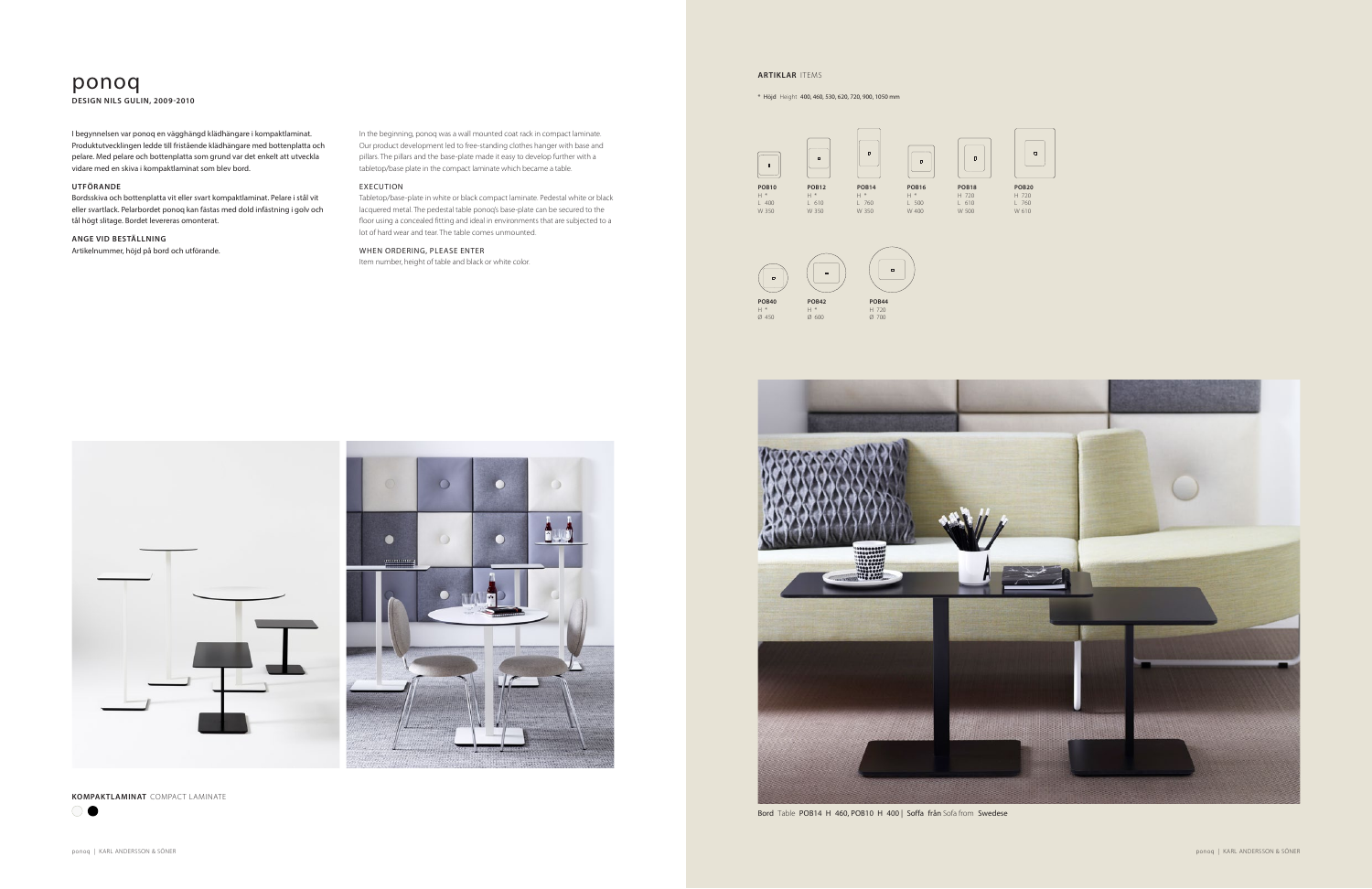

PROVER SAMPLES ponoq

Tänk på att de tryckta proverna kan skilja sig i färg, struktur och nyans jämfört med levererad produkt. Keep in mind that the printed samples can differ in color, texture and shades compared with delivered product.

## **KOMPAKTLAMINAT** COMPACT LAMINATE